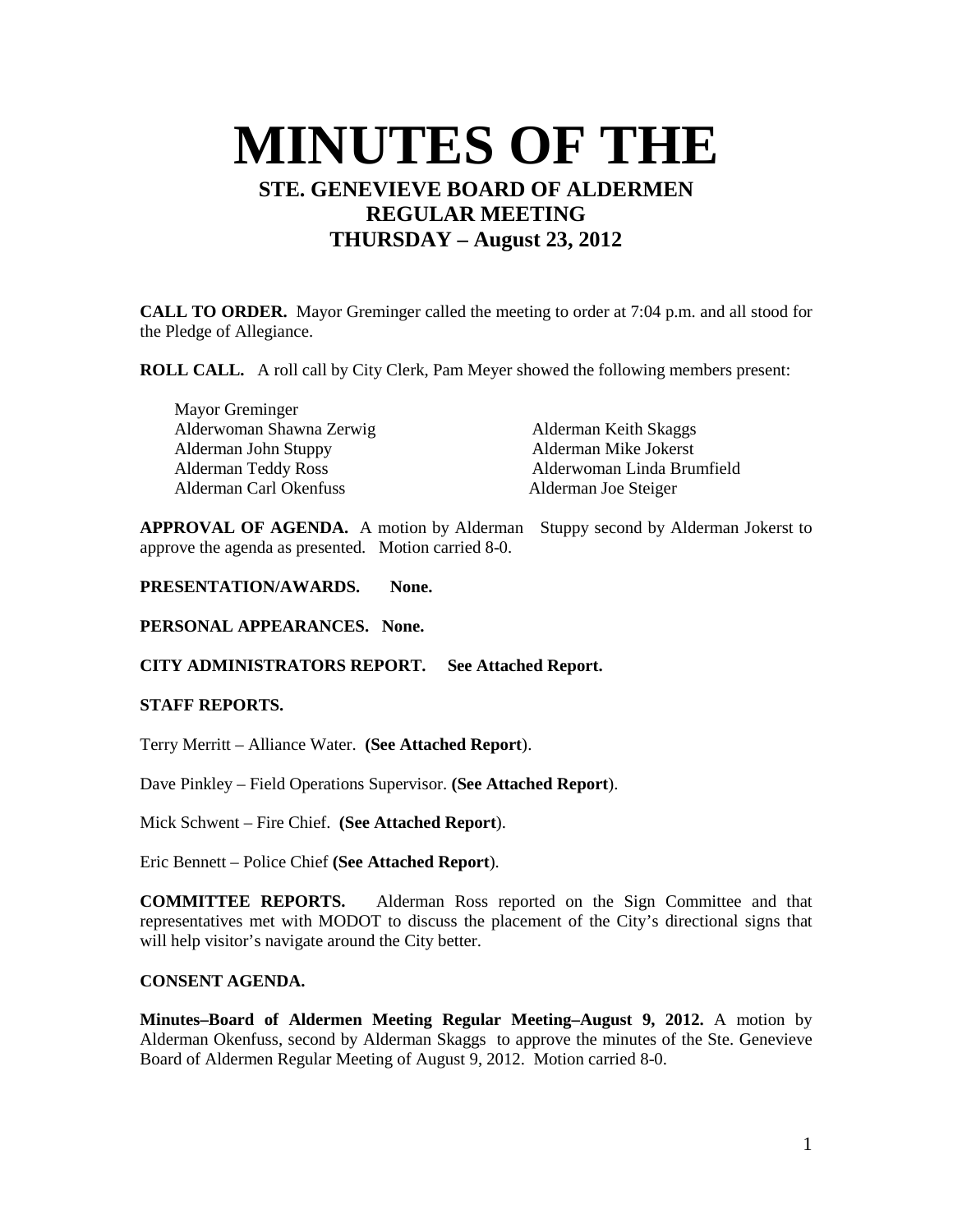**Financial Report – July, 2012.** A motion by Alderman Okenfuss, second by Alderman Skaggs to approve the July 2012 Financial Report. Motion carried 8-0.

**PUBLIC HEARING** - A public hearing will be held at Ste. Genevieve City Hall on Thursday, August 23, 2012 at 7:00 p.m. At this hearing, citizens may comment on the property tax rates proposed to be set by the City of Ste. Genevieve, a political subdivision. The tax rates shall be set to produce revenues which the budget for the fiscal year 2013 shows to be required from the property tax. Mayor Richard Greminger opened the Public Hearing at 7:46 p.m. and asked for any comments from the floor. There being no comments, Mayor Greminger closed the Public Hearing at 7:47 p.m.

# **OLD BUSINESS**

## **BILL NO. 3880. AN ORDINANCE AMENDING CHAPTER 205: ANIMALS OF THE CODE OF ORDINANCES OF THE CITY OF STE. GENEVIEVE, MISSOURI.**

2<sup>ND</sup> READING. A motion by Alderman Jokerst, second by Alderwoman Brumfield, Bill No. 3880 was placed on its second and final reading, read by title only, considered and passed by a roll call vote as follows: Ayes: Alderman Skaggs, Alderwoman Zerwig, Alderman Stuppy, Alderman Jokerst, Alderman Steiger, Alderman Okenfuss, Alderwoman Brumfield, and Alderman Ross. Nays: None Motion carried 8-0. Thereupon Bill No. 3880, was declared Ordinance No. 3820 signed by the Mayor and attested by the City Clerk.

**BILL NO. 3882. AN ORDINANCE APPROVING A BUDGET AMENDMENT TO THE CITY OF STE. GENEVIEVE FISCAL YEAR 2012 BUDGET RELATING TO THE DEBT SERVICE FUND #050.**  $2^{ND}$  **READING.** A motion by Alderman Jokerst, second by Alderman Stuppy, Bill No. 3882 was placed on its second and final reading, read by title only, considered and passed by a roll call vote as follows: Ayes: Alderman Skaggs, Alderwoman Zerwig, Alderman Stuppy, Alderman Jokerst, Alderman Steiger, Alderman Okenfuss, Alderwoman Brumfield, and Alderman Ross. Nays: None Motion carried 8-0. Thereupon Bill No. 3882, was declared Ordinance No. 3821 signed by the Mayor and attested by the City Clerk.

**BILL NO. 3883. AN ORDINANCE APPROVING A BUDGET AMENDMENT TO THE CITY OF STE. GENEVIEVE FISCAL YEAR 2012 BUDGET RELATING TO THE GENERAL FUND #010.**  $2^{ND}$  **READING.** A motion by Alderwoman Brumfield, second by Alderman Skaggs, Bill No. 3883 was placed on its second and final reading, read by title only, considered and passed by a roll call vote as follows: Ayes: Alderman Skaggs, Alderwoman Zerwig, Alderman Stuppy, Alderman Jokerst, Alderman Steiger, Alderman Okenfuss, Alderwoman Brumfield, and Alderman Ross. Nays: None Motion carried 8-0. Thereupon Bill No. 3883, was declared Ordinance No. 3822 signed by the Mayor and attested by the City Clerk.

# **NEW BUSINESS.**

**BILL NO. 3884. AN ORDINANCE AMENDING CHAPTER 715: USER CHARGE SYSTEMS; SECTION 715.040: USER CHARGE RATES; SUBSECTION "B" OF THE**  STE. GENEVIEVE MUNICIPAL CODE REGARDING WATER USE CHARGES. **READING.** A motion by Alderman Okenfuss, second by Alderman Jokerst, Bill No. 3884 was placed on its first reading, read by title only, considered and passed with an 8-0 of the Board of Aldermen.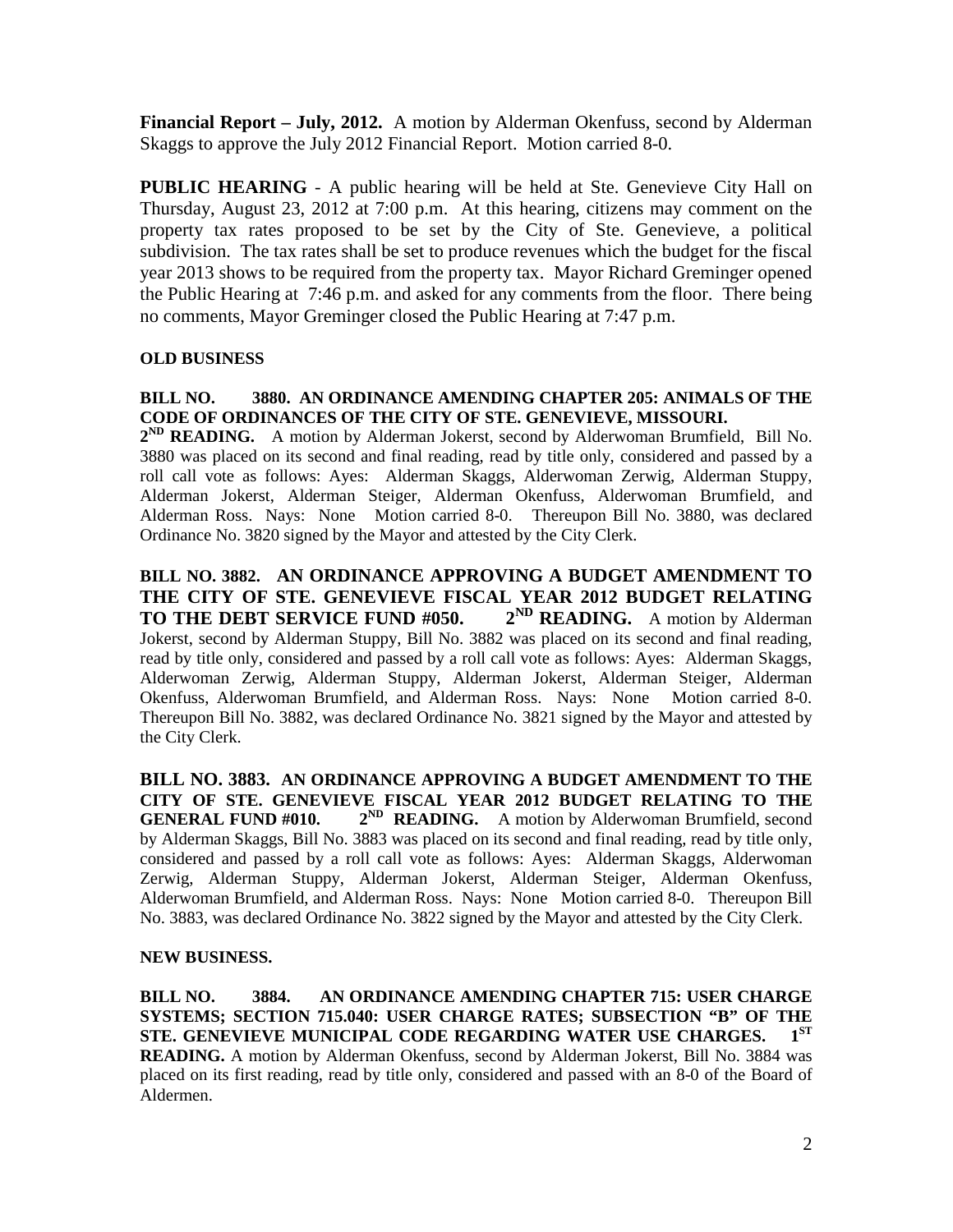**BILL NO. 3885. AN ORDINANCE AMENDING CHAPTER 715: USER CHARGE SYSTEMS; SECTION 715.140: SEWER CHARGES AND BILLING; SUBSECTION "D" OF THE STE. GENEVIEVE MUNICIPAL CODE REGARDING SEWER USE CHARGES. 1ST READING.** A motion by Alderman Steiger, second by Alderman Okenfuss, Bill No. 3885 was placed on its first reading, read by title only, considered and passed with an 8-0 of the Board of Aldermen.

**BILL NO. 3886. AN ORDINANCE LEVYING TAXES FOR THE YEAR 2012.** 

 **1st READING.** A motion by Alderman Steiger, second by Alderman Skaggs, Bill No. 3886 was placed on its first reading, read by title only, considered and passed with an 8-0 of the Board of Aldermen. A motion by Alderman Okenfuss, second by Alderman Skaggs to proceed with the second and final reading of Bill No. 3886. Motion carried 8-0. A motion by Alderman Jokerst, second by Alderman Okenfuss, Bill No. 3886 was placed on its second and final reading, read by title only, considered and passed by a roll call vote as follows: Ayes: Alderman Skaggs, Alderwoman Zerwig, Alderman Stuppy, Alderman Jokerst, Alderman Steiger, Alderman Okenfuss, Alderwoman Brumfield, and Alderman Ross. Nays: None Motion carried 8-0. Thereupon Bill No. 3886, was declared Ordinance No. 3823 signed by the Mayor and attested by the City Clerk.

**PUBLIC COMMENTS** – Shelly Jokerst, Ste. Genevieve RII Superintendent and Peggy Hitt, Ste. Gen. Elementary Principle addressed the Mayor and Board of Aldermen on a request to have parking restrictions placed on Ridgeway from 2:30 to 3:30 between  $8<sup>th</sup>$  & 9<sup>th</sup> Streets to try and keep all students safe during the high congested time of the day. Ms. Jokerst also requested that a cross walk be painted from the bridge outside the Ste. Genevieve Elementary School across Eighth Street to Ridgeway. A Bill will be brought before the Board at their next regular scheduled meeting on September 13, 2012 and Chief Bennett will have authority to place temporary no parking signs until the request becomes permanent by Ordinance.

### **OTHER BUSINESS.**

**Street Closure Request – Community Center.** A motion by Alderman Steiger, second by Alderman Okenfuss to approve the Street Closure request of the Ste. Genevieve Community Center for the Run for Our Heroes 5K on Saturday, September 29, 2012. Motion carried 8-0.

**Street Closure Request – Ste. Genevieve County.** A motion by Alderman Okenfuss, second by Alderman Skaggs to approve the request for Ste. Genevieve County for Saturday September 29<sup>th</sup> and Monday October 1<sup>st</sup>. Motion carried 8-0.

### **MAYOR/BOARD OF ALDERMEN COMMUNICATION.**

Alderman Jokerst reported that he received a phone call from Betty Arnold inviting the Mayor, Alderman and City Hall Staff to attend a welcoming home of the World War II Veterans who will be traveling to Washington, DC as part of an Honor Flight on September  $5<sup>th</sup>$  at approximately 12:00 noon.

**EXECUTIVE/CLOSED SESSION.** A motion by Alderman Okenfuss, second by Alderman Steiger to go into closed session to discuss possible litigation. Motion carried 8-0 with the following roll call vote: Ayes: Alderman Skaggs, Alderwoman Zerwig, Alderman Stuppy, Alderman Jokerst, Alderman Steiger, Alderman Okenfuss, Alderwoman Brumfield, and Alderman Ross. Nays: None 8:15 p.m.